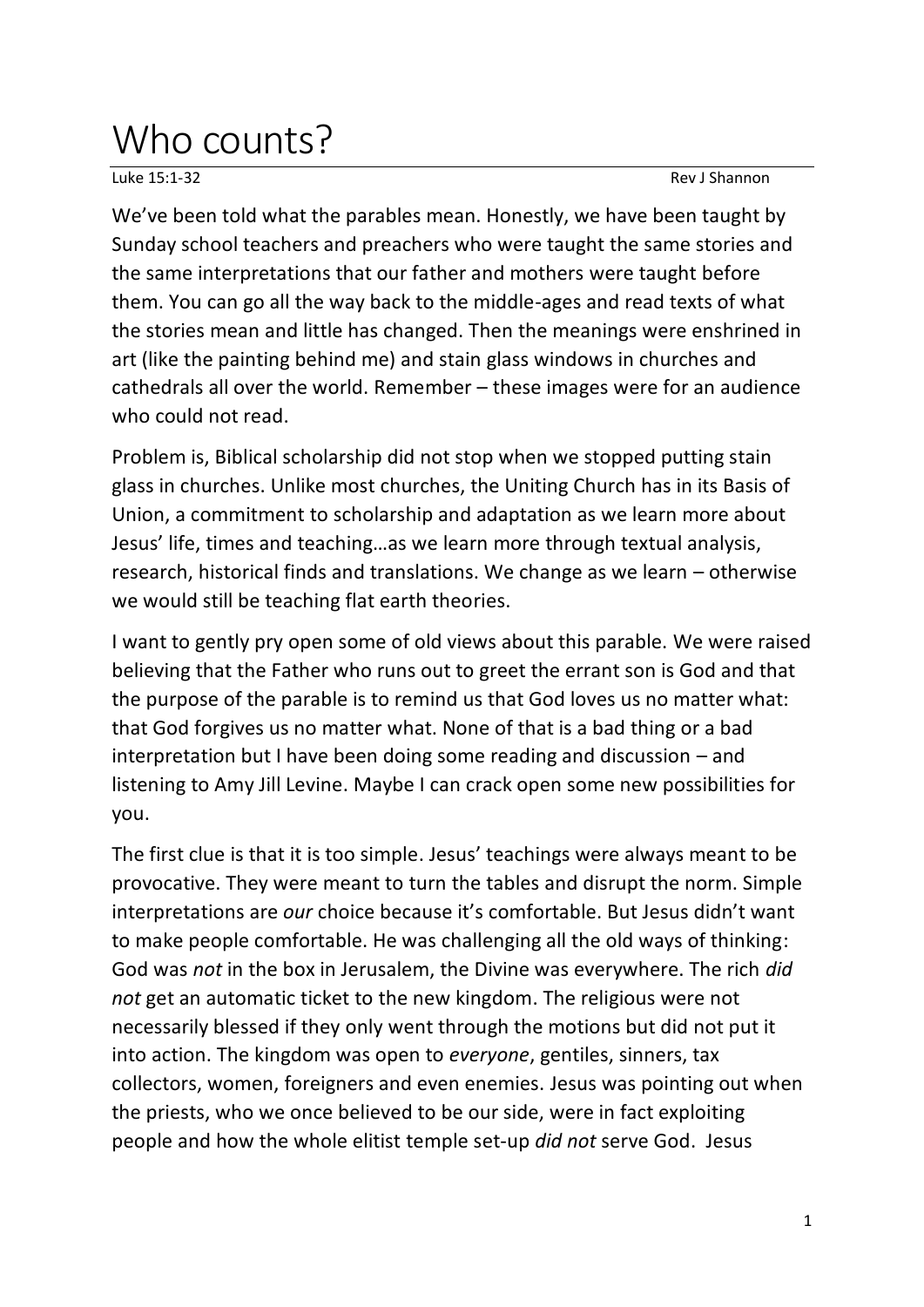believed all people were seen and counted. He took God's word, 'I knew you by name'…seriously.

Jesuws was a Jewish teacher so in a Jewish tradition asked a question, you tell a story. Here is what the parable means to me -

Way back in 1974, psycho-drama was part of my teacher training. We were following the teachings of a wonderful British educator, Dorothy Heathcote. She was teaching in a boy's school and would start the first drama class of the new intake by asking, 'if you were shipwrecked, what kind of character would you look for in your leaders?' It was a great way of getting very young boys to start to articulate what good leadership looked like and how that is actioned. In other words, it built a mental picture early on that perhaps shaped their own development.

In the BBC documentary, *Three Looms Waiting*, she took a whole class of 8-9 years-olds on a journey across the sea to settle in a new country. In this dramatic imaginary exercise, they articulated all the good things they would build into the settlement and governance of this new land. She travelled with them – as a leader and observer. Her role as an older person was to ask questions and sometime reflect back what she was seeing. At one point, she set the boys the task of dividing up the land into properties (of course, suggesting they work out the fairest way) and she excused herself to rest. She left them alone for quite a while and when she returned, they proudly told her how they had divided the land. 'Where's mine?' she asked…and of course, as she was out of sight, they had forgotten her. It was a sobering moment for the boys to realise what they had done. How easily we exclude those we do not see. And she asked, is this how you treat your elders?

Today's parable/story begins with "there was a man who had two sons". Count with me - ONE- TWO. "There was a man who had two sons"... Now ask yourself, would God throw a party and not invite the other one? Would he not notice one son was missing? Amy Jill Levine says the father had time to gather the robes, find the ring, kill a calf, call the caterers but not call the son from the field?? The older brother hears the music and he has to call a servant to ask what's going on. God does not lose things or people and yet we interpret this parable totally different from the 2 before it. This is a story about counting: one, two. (repeat ONE- TWO!)

There are other factors about the story that we need to consider.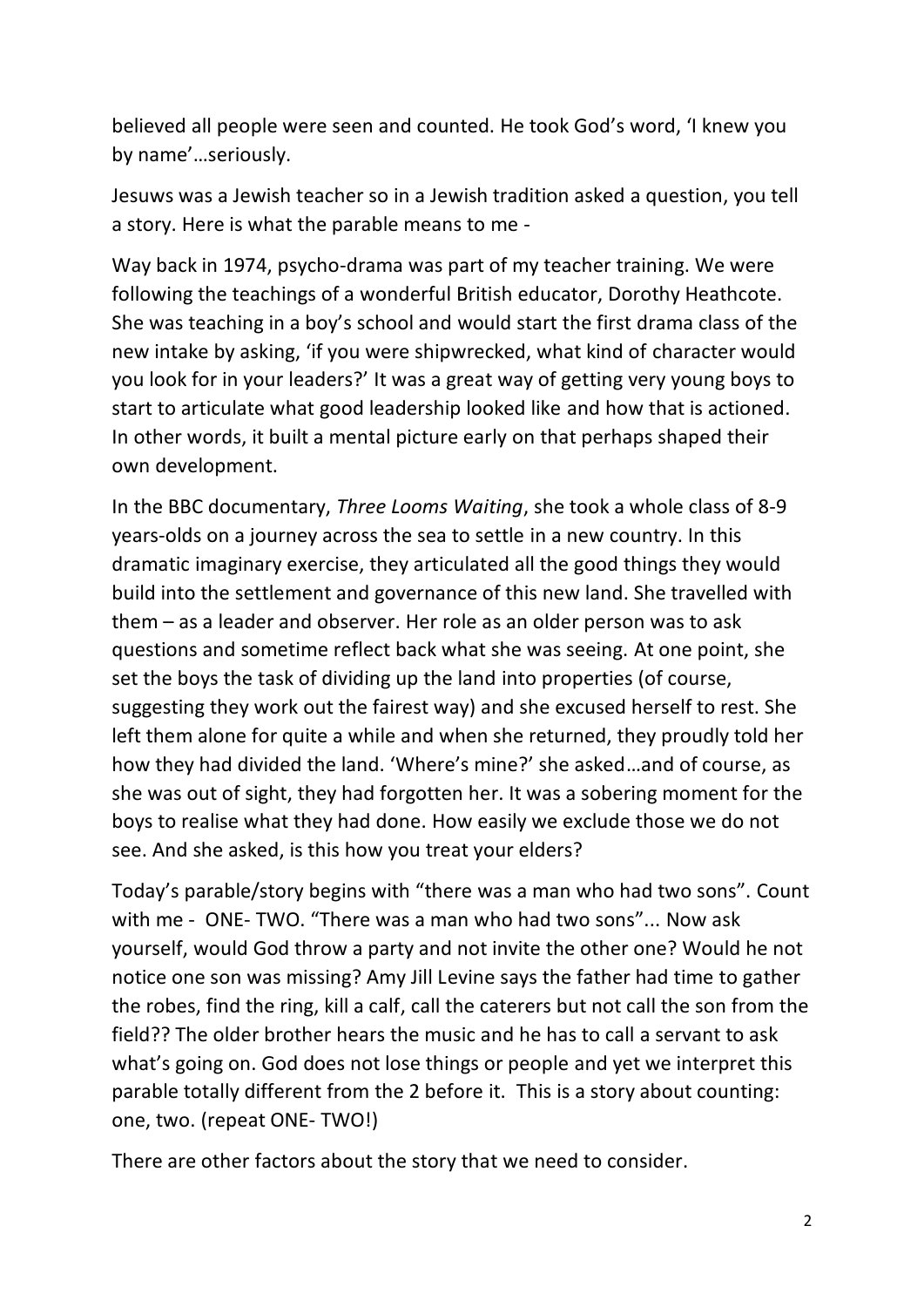My brilliant colleague, Daniel Mossfield, suggested we look at it through the lens of rural economics. First of all, the estate actually belongs to the older son as soon as he is born. The property is freehold (that is he can do with it as he chooses) after the death of the father. The farm is not the father's to give away. That is the law of inheritance. So right away we are talking about an event that is not the norm. It's not what people would expect. Now let's do the maths. You've got 30% increase of mouths to feed with 50% less assets.

Let's say you have a farm of 100 acres and 50 sheep and one son wants his inheritance now. That means you sell 50 acres and 25 sheep and you and your father have to make a living from the remaining holding…you have to feed yourself, father and whatever wives or servants live with you. <sup>1</sup>There are economies of scale and critical mass at play here. For example, if you have 100 sheep and one or two die, it's recoverable. But if you only have 50 sheep and you lose one or two – that's critical. Is it possible to survive on  $\frac{1}{2}$ ?

The son spends his money and returns. Now you have to support 3 men + wives and servants on ½ a holding. You don't get the other ½ back. This is an economic offense, an offence against legal custom as well as a moral one.

Why have we never noticed this before?

And the last thing I ask you to notice, is there is no resolution. It ends there with the father saying, see, this other one has come home. What was lost is found. How will they live from now on? Has peace been made? No. Sad to say, but the ending makes the father seem naive or stupid.

Amy Jill Levine says the parable is about **who** counts. Have the visible and invisible been counted? This is a powerful statement. Remember Aboriginal people were *not* counted until 1967. Whom have we not counted and whom have we overlooked? Whom have we made to feel as if their voice doesn't count? The parable calls us to make sure we do the counting. Is this story about the prodigal son or the invisible other?

And yet, there is one more angle. What if we do the counting and don't like what we find? The little brother could be all the people we do not want to think of as our brothers (and sisters). Our churches are full of comfortable places for people who are just like us but what of the others? Who will **we** accept walking with us on this Christian path?

 $1$  Do the maths – you have 30% fewer mouths to feed but have lost 50% of your income.